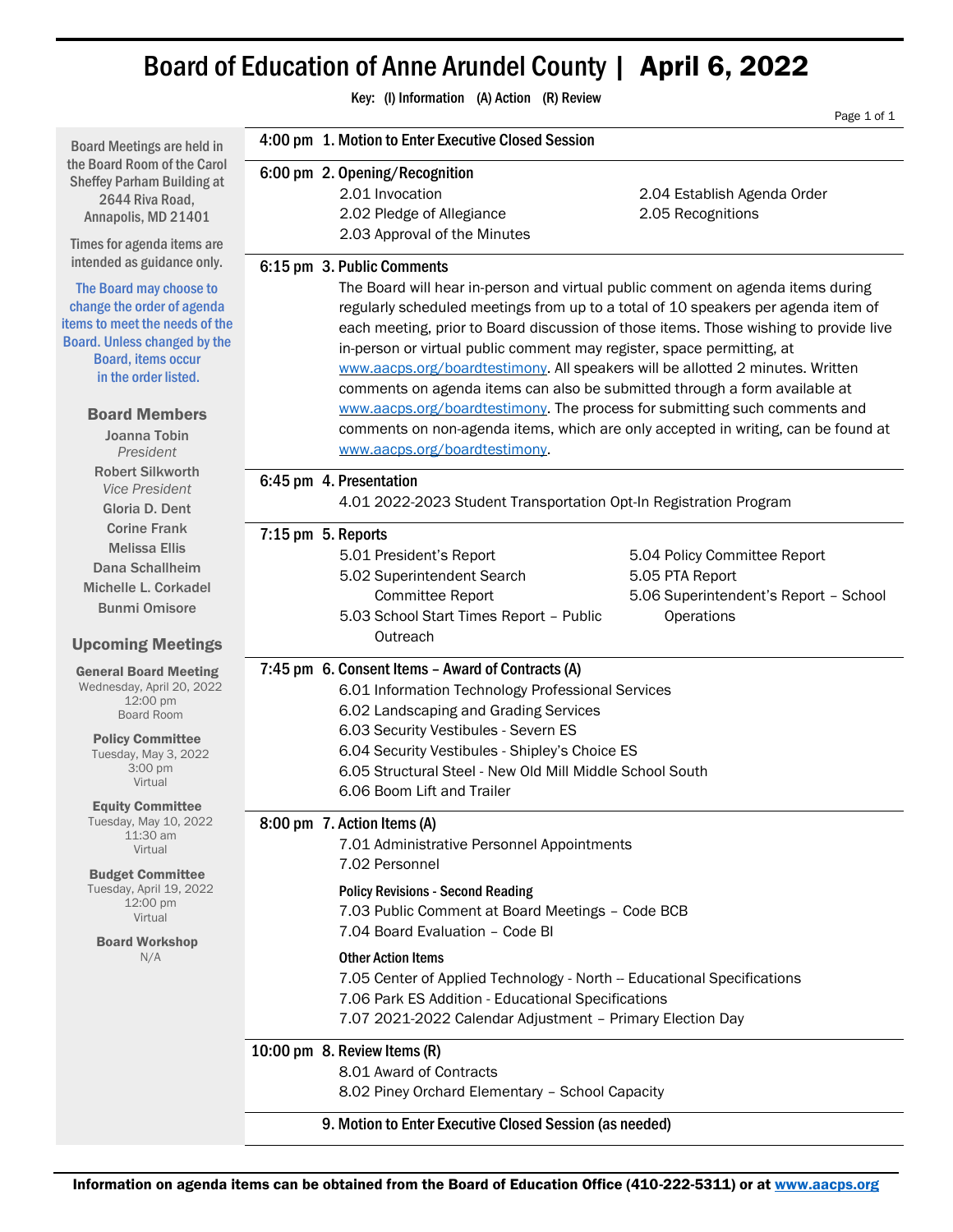The following testimony was submitted for the April 6, 2022, meeting of the Board of Education. The "…" designation indicates the cutoff of testimony due to it exceeding the word the limit. The full version of such testimony has been provided to the Board.

## **ITEM 4.01 2022-2023 Student Transportation Opt-In Registration Program**

1. An OPT-IN transportation system could not be a more inequitable registration program, and after the pandemic and the transportation inconsistencies still occurring every day, promoting this change for next year is absolutely ridiculous. Parents are overwhelmed with constant changes, and those students who have been left behind by the pandemic are at risk of not even getting to school next year with an OPT-IN system. An OPT-OUT system would be a better fit, but again, the constant changes the Board is seeking to implement when our children are finally beginning to catch up is absurd. We have our schools facing constant disruptions, and there is violence occurring at a higher rate in our schools this year, and we simply cannot implement a system like this right now. Our superintendent should have never been tasked with an OPT-IN program, and the Board should be ashamed for asking him and their staff to do so.

Elizabeth Fine Gambrills

2. When reading the new opt in bus rule it says Highschool must be a mile and a half away to receive bus services. With this our community Elizabeth's Landing would lose bus services. Our children have no safe way to walk to school we have no sidewalks on Ft. Smallwood or half of Duvall for our kids to walk on to safely get to school!

Bonnie Fitzpatrick Pasadena

3. To ensure that all families have access to bus service if needed and that no one is left out, the policy should be Opt Out not Opt In.

Laticia Hicks Crofton

## **ITEM 5.03 School Start Times Report – Public Outreach**

1. If our transportation department is still bearing the brunt of a driver shortage at this point in the year, I would like to know what additional burdens we can expect next year when this new strain of changing and condensing transportation times comes our way? I also want the Board to note that start times and transportation is listed as the very first challenge under HYA's leadership profile after interviewing external and internal groups. So, considering our buses are still unable to transport students consistently, parents continue to express their concerns about changing start times, and start times being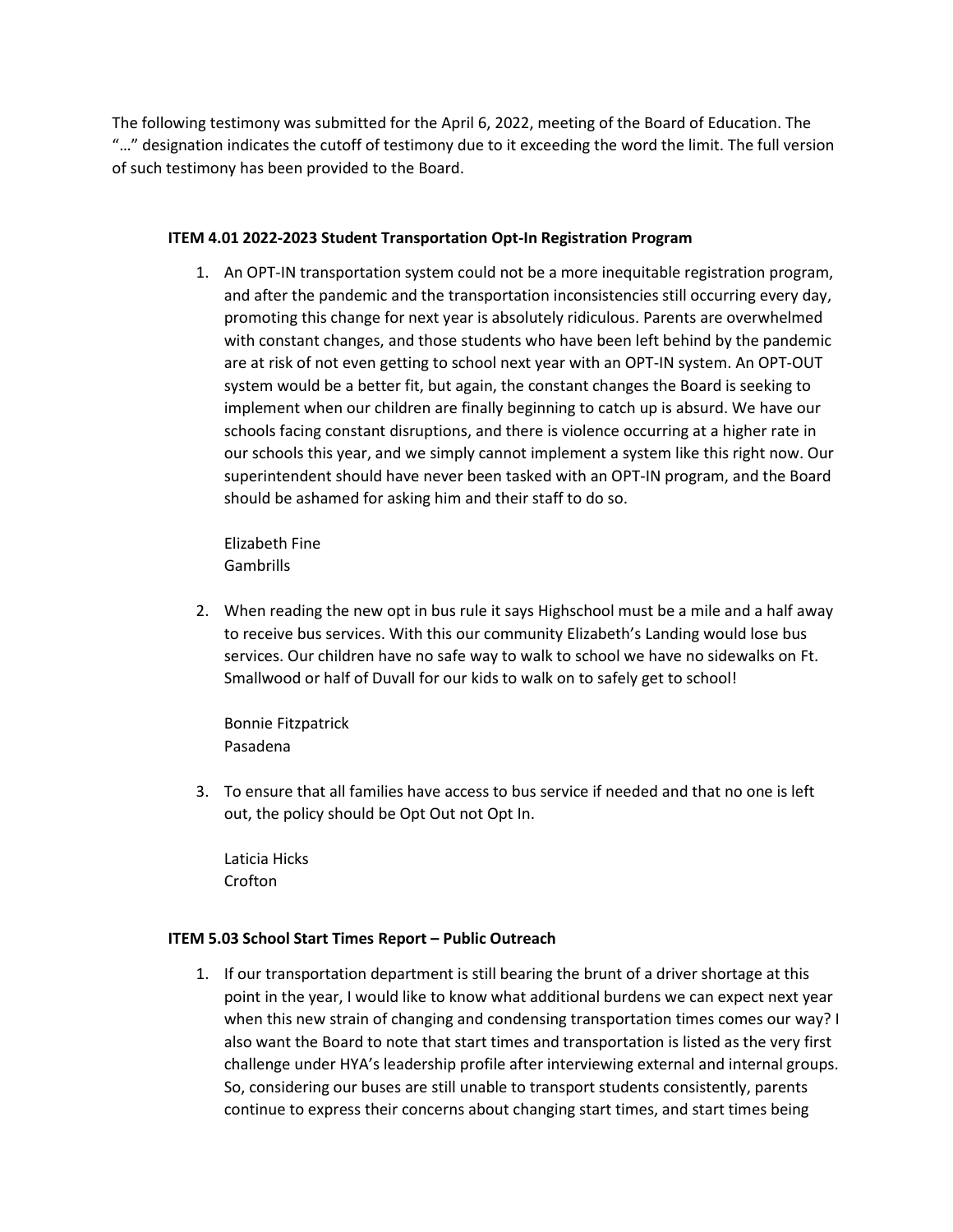listed as the very first challenge on our superintendent's leadership profile, I ask you to postpone at least a year. You have our AACPS staff trying to implement these changes during a very significant time of upheaval during a superintendent search, postpandemic, and parents still providing transportation for their students nearing Spring break. Families are extremely frustrated with the lack of planning for over two years now, from COVID return to transportation to everything in between. We cannot expect to handle this in the Fall when we can't handle it now. This was passed by the Board during the middle of the pandemic when families were not taking notice and trying to survive. It is time to admit we were wrong, and we cannot implement this right now. I again urge you to postpone the implementation of start times for at least a year.

Elizabeth Fine Gambrills

#### **ITEM 5.06 Superintendent's Report – School Operations**

1. Hello Board,

My name is Greg Thrasher , I am a substitute teacher in the AACPS . I appreciate the opportunity to provide my comments and recommendations to the BOE regarding the role of substitute teachers.

All those from teachers, administrators, staff and others continue to provide outstanding efforts and services for the entire community. I applaud them all including of course the BOE.

The BOE is a foundational beacon for leadership in the community from education to significant matters that effect and impact our community.

Given that awesome responsibility , I want to acknowledge the role of resolutions issued by the BOE from recognition of parents and the community to acknowledgment of BLM as well.

I am here to request that the BOE consider a resolution for the incredible role and services our substitute teachers provide in both the classrooms and outside the classrooms, it is worthy of the powerful and prestigious resolution by the BOE . When the BOE speaks it creates ripples throughout the entire community elevating the role of substitutes will yield incredible returns especially for the substitutes as they work in the classrooms.

I also recognized and understand that the Superintendent is responsible for day to day operations.

I would appreciate if the following recommendations were forwarded to the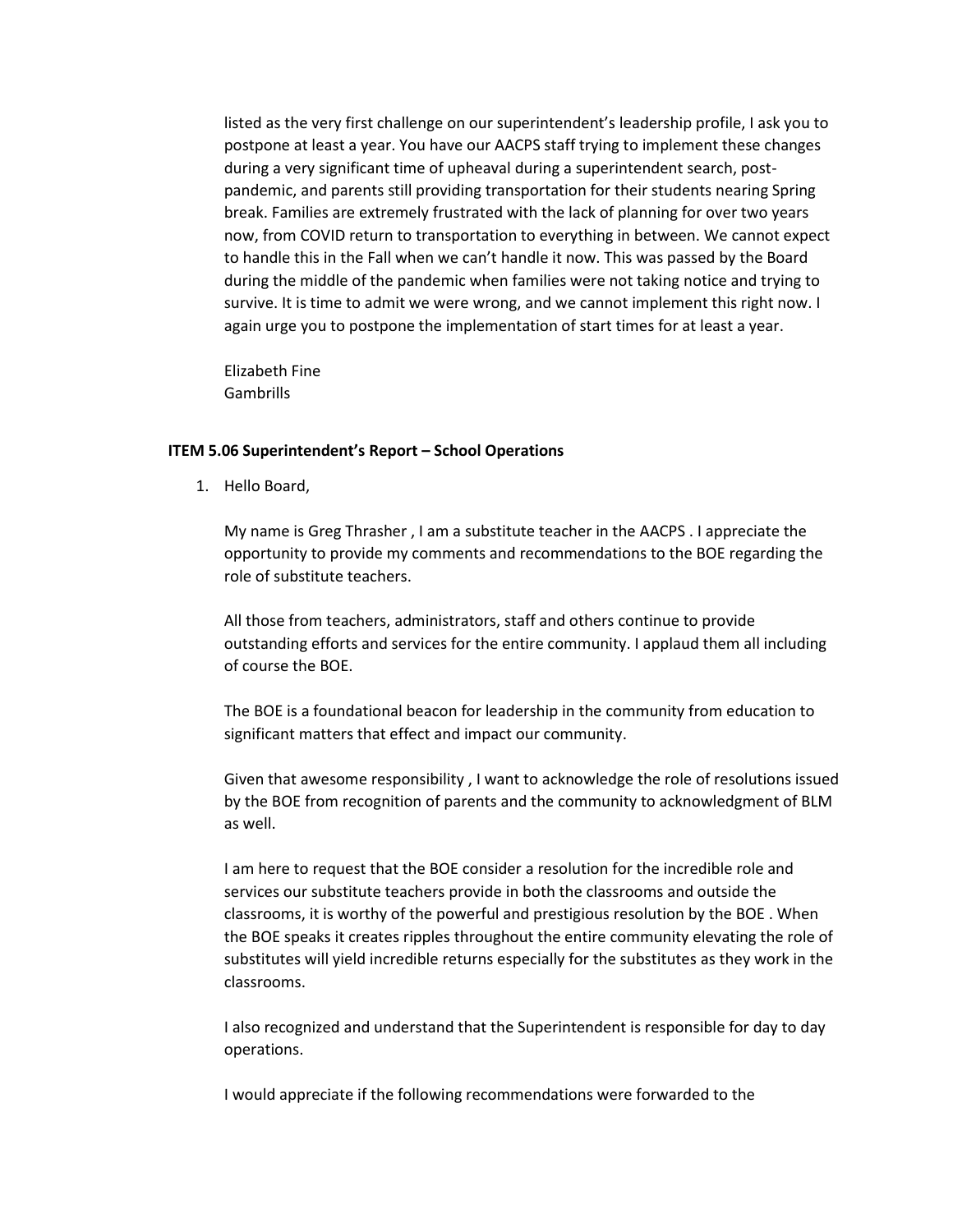Superintendent for review, examination and merit.

-Recommendations to enhance Role of Substitutes in AACPS

Elevate role of ST as an educator and not just a temporary employee in the classroom CE credits/ workshops for substitutes regarding these recommendations….

Respectfully submitted:

Greg Thrasher Upper Marlboro

#### **ITEM 8.02 Piney Orchard Elementary School – School Capacity**

1. I withdrew my energetic 1st grader from POES this school year because I feared he wouldn't do well in a severely overcrowded school like Piney Orchard. I would like to bring him back to AACPS one day, but I can't even imagine when that would be… when the Superintendent/BOE start making decisions that show they think he matters. Certainly not now and unless the population growth is addressed at the middle school level, not then either. And by the time he gets to HS more redistricting will have occurred and if history is any predictor, the Arundel Cluster will be used as a holding place for other schools and be overcrowded as well.

The Superintendent/BOE consistently makes poor predictions and decisions that are harmful to the Arundel cluster. Every year the population increases and every year we are ignored. While I realize WCES is meant to alleviate the burden, it is far too late. With a student population at POES now over 956 (above the estimated enrollment for 2024!) the school is overcrowded, unsafe and inequitable. The BOE knew the impact of the redistricting decision back in 2018/2019. The feasibility study on West County didn't even occur until 2020 and they STILL HAVEN'T BROKEN GROUND!

Now that the Superintendent/BOE have created this equity gap, it's time to fill it. Make temporary adjustments to the way the county does things. Require all surrounding schools at or below 110% capacity to open for Out-of-Area Transfers for students zoned for POES NOW.

Netsanet Kiffle Odenton

2. My husband and I have two daughters enrolled in POES in Odenton and are very worried about overcrowding at the school, which has seen unprecedented levels of growth due largely to a nearby developer's and county political actions, and the prioritizing of Crofton over other area students that are disadvantaging our kids. POES,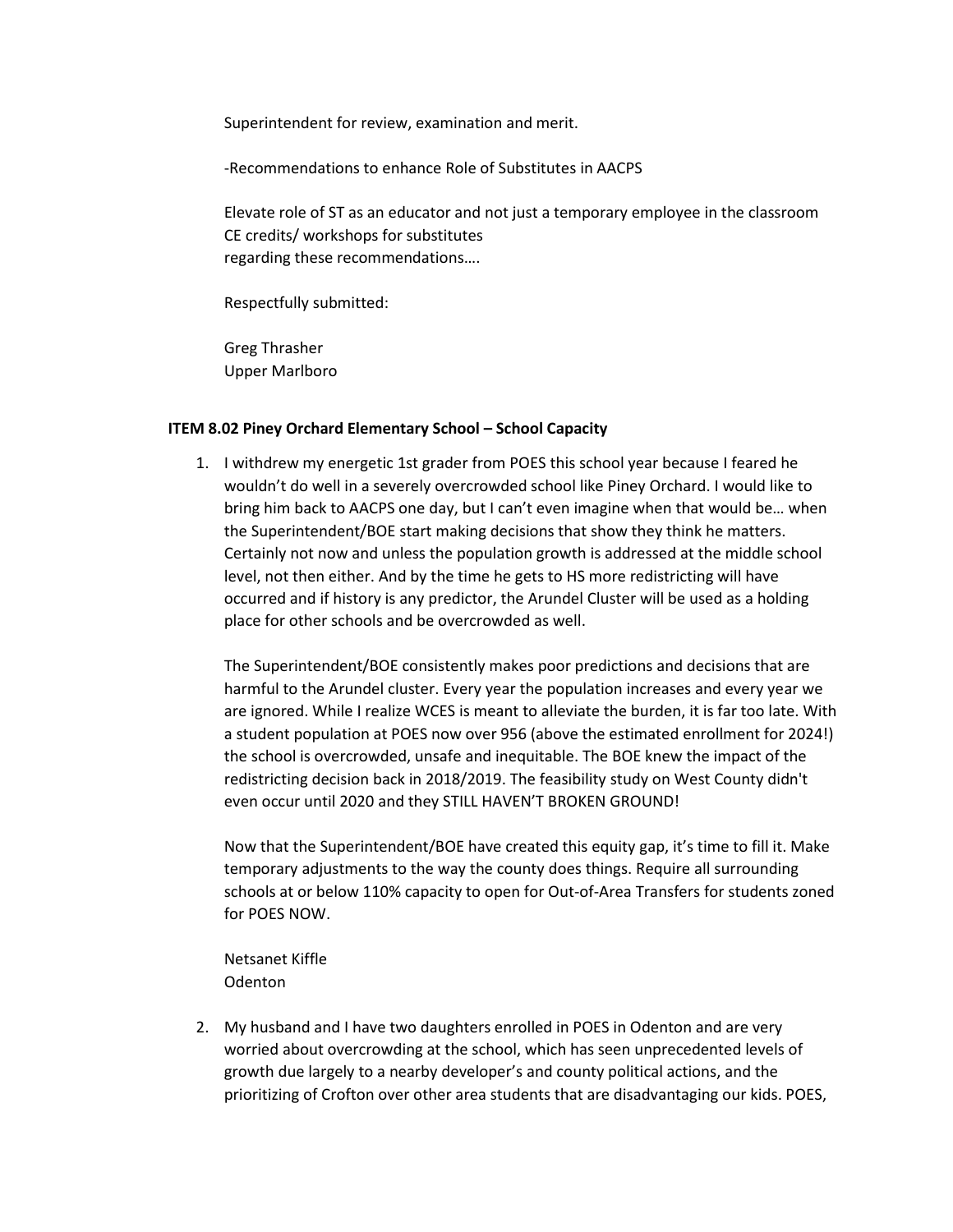which was just a couple dozen kids from its 649 student capacity when my 5th grader started, is now nearly 350 students OVER capacity, with even more students (approx. 1100 on the LOW end, given how inaccurate previous numbers provided by the county have been) expected to be crammed into the space next year.

This is not news to you. It's no secret that POES is extremely crowded and I am at a loss as to how this was ever allowed, even temporarily and why it has taken a group of parents to force you to even hear about the issue. Next year's slated enrollment is comparable to Arundel Middle School. It's already at a level that puts our numbers above 10 of 19 middle schools in the area. Adding more portables, as is the current plan, does not increase capacity. The gym, cafeteria, administrative offices and other parts of the school don't increase in size. The school, which was designed as a maximum walk facility, is now facing insane drop off and pick up lines which are dangerous and unacceptable to both students, parents and school staff. The playground equipment has been removed for portable placement, making the enclosed space (which has just one egress) unsafe for students to play in….

Alexandra Snyder **Odenton** 

3. Piney Orchard is estimated to be at 1050 students for 2022-2023. That is 161%. Safety for our children and a well-balanced space for our students should be #1 concern. Limited space means teachers cannot offer their full attention the matters at hand if there are too many students in a classroom. Not enough support staff now. Limited transportation to the school. Limited parking and drop off options now. See my email that I sent to the board.

Jamie Herrera **Odenton** 

4. My name is Margaret Bomba and I have one child who attends second grade at Piney Orchard Elementary School and another child who is scheduled to begin Kindergarten there next year. I know the enrollment projections in the past have been deeply flawed, and I am writing to express my concerns about continued overcrowding at Piney Orchard in the coming years.

My second grader began this school year in a class of almost 30 children, and we are so grateful that an additional teacher was hired to make the class sizes in his grade more reasonable. Having 25 or fewer children in a class (as compared to 30 or more) makes a huge difference for our kids. I have heard that as many as 30 5th graders are now crammed into small portable classrooms. I am very worried that both my children may struggle with huge class sizes for multiple years to come (considering that West County is unlikely to be completed on time).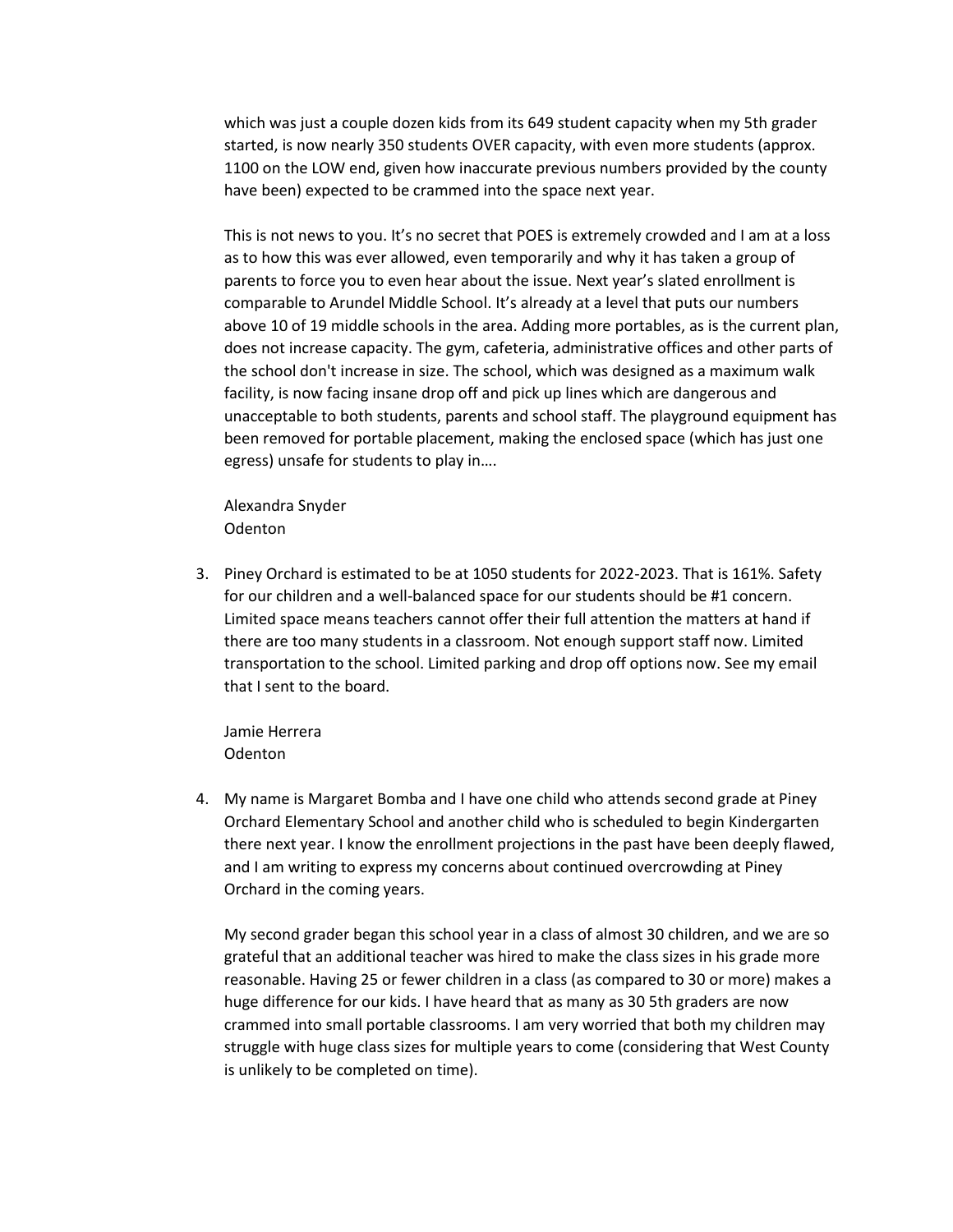I urge 4 specific actions to help our kids manage this extreme overcrowding:

First, please commit to providing Piney Orchard with the resources needed to hire enough teachers and staff to maintain reasonable class sizes and provide adequate student support.

Please commit to providing Piney with the resources for additional teachers, administrative staff, speech and literacy staff, teaching assistants, custodial staff, and lunch monitors. Having enough teachers and staff to support our kids is the most important thing you can do to help ease the unfair burden of overcrowding on these kids….

Margaret Bomba Odenton

5. I am Michelle Romanishan Rice and my child will attend Piney Orchard Elementary School (POES) in Fall 2022. I am very concerned about the enrollment numbers at this school as well as how this affects the entire Arundel Cluster. My son has been looking forward to starting Kindergarten and attending school with his peers from the neighborhood. It has been a challenge to turn the anxiety from COVID into excitement for new learning opportunities. The overcrowding has a lot of people advocating to remove the incoming Kindergarten class from POES altogether. However, the displacement our children would undergo by transitioning to a different school for Kindergarten, then back to POES for 1st grade, then onto West Elementary for 2nd is unrealistic for their young minds and emotions. Removing any grade from POES does not change the ongoing issue that the Arundel Cluster is entirely too overcrowded and will only get more overcrowded until we hit our peak around 2030. Your immediate attention and planning for the overcrowding of POES, as well as the whole Arundel Cluster, are critical for our children's futures. Please keep our Kindergarteners at POES, provide the needed portables, grant additional teacher and Admin support, and ensure West Elementary stays on track. These suggestions will help the immediate needs of our children but please make education and safety a top priority by ensuring adequate space and resources are available for the entire Arundel Cluster in all your future discussions as our BOE reps.

Michelle Romanishan Rice Odenton

6. I am a parent of a student at Piney Orchard Elementary and one at Arundel Middle. I am deeply concerned about the enrollment numbers and repeatedly flawed enrollment projections at both schools, but especially Piney Orchard. I have had children at Piney Orchard for the past 7 years, and we have loved our experience. However, the current number of students presents a safety risk and impacts our amazing teachers' abilities to effectively do their jobs. I am asking you to take immediate action on the following: 1. Ensure West County Elementary School is completed on schedule, if not sooner.